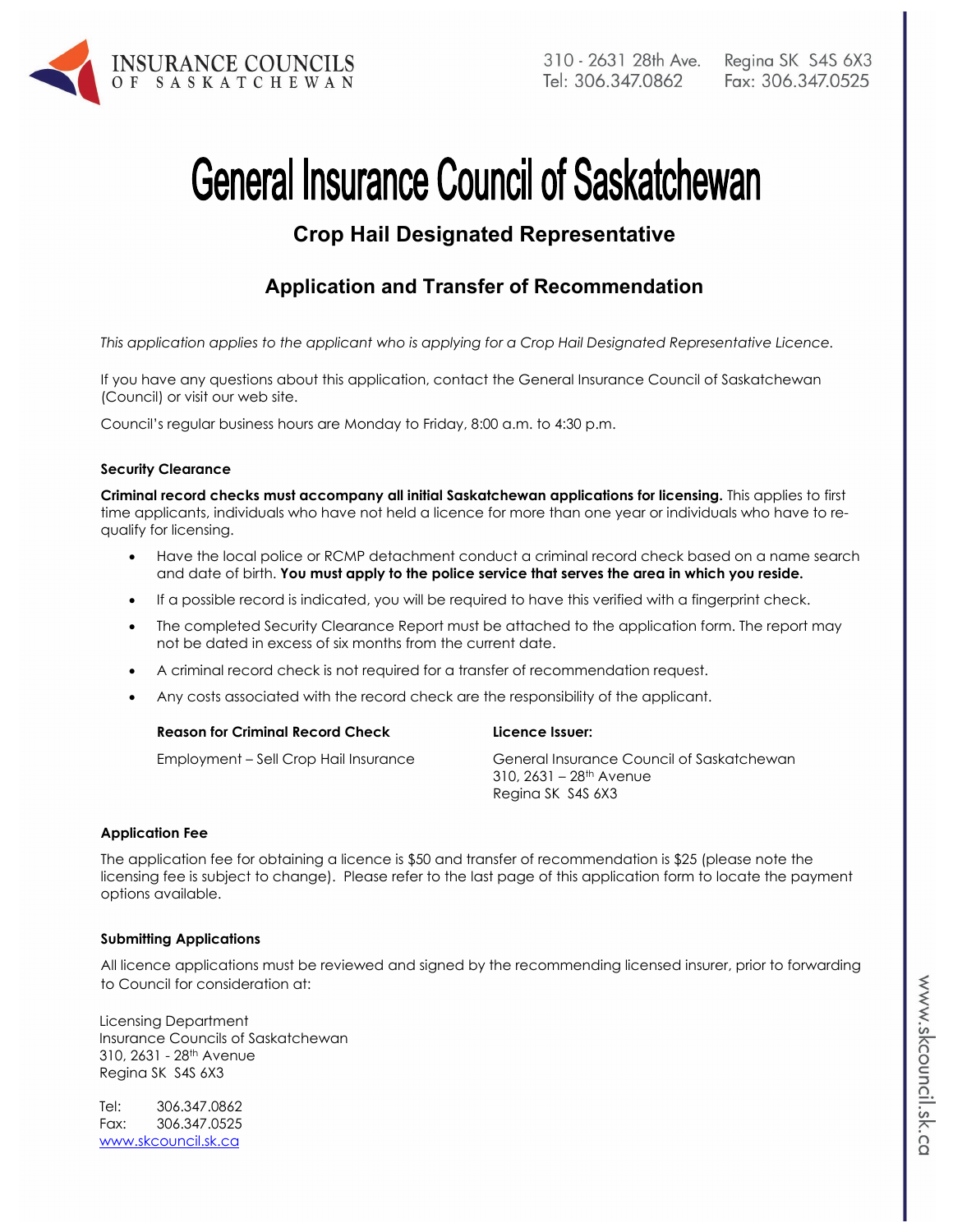

| General Insurance Council<br>of Saskatchewan                                                                                                                    | For office use only<br>Licence Number                                                                                                | <b>Received Date</b>            |                 |  |  |
|-----------------------------------------------------------------------------------------------------------------------------------------------------------------|--------------------------------------------------------------------------------------------------------------------------------------|---------------------------------|-----------------|--|--|
|                                                                                                                                                                 | Date Issued                                                                                                                          |                                 |                 |  |  |
| Crop Hail Designated Representative                                                                                                                             |                                                                                                                                      |                                 |                 |  |  |
| Application - \$50<br>ப                                                                                                                                         | Date Processed                                                                                                                       |                                 |                 |  |  |
| Transfer of Recommendation - \$25<br>$\Box$                                                                                                                     |                                                                                                                                      |                                 |                 |  |  |
| <b>Part A: Identification Information</b>                                                                                                                       |                                                                                                                                      |                                 | $\Box$ Male     |  |  |
|                                                                                                                                                                 |                                                                                                                                      |                                 | $\Box$ Female   |  |  |
| □<br>Mr.<br>Mrs.<br>$\Box$ Miss<br>$\Box$ Ms.<br>$\mathsf{L}$                                                                                                   |                                                                                                                                      | Date of Birth<br>month day year |                 |  |  |
|                                                                                                                                                                 |                                                                                                                                      |                                 |                 |  |  |
|                                                                                                                                                                 |                                                                                                                                      |                                 |                 |  |  |
| Legal Last Name<br>Legal First Name (in full)                                                                                                                   |                                                                                                                                      | Legal Middle Name(s)            |                 |  |  |
| <b>Preferred First Name</b>                                                                                                                                     |                                                                                                                                      |                                 |                 |  |  |
|                                                                                                                                                                 |                                                                                                                                      | Maiden Name                     |                 |  |  |
| Previous Surname(s):                                                                                                                                            |                                                                                                                                      |                                 |                 |  |  |
|                                                                                                                                                                 | 1. Are you a permanent resident or citizen of Canada?<br>$\Box$ No<br>$\Box$ Yes<br>If you answered yes, do not complete question 2. |                                 |                 |  |  |
| $\Box$ Yes<br>$\Box$ No<br>2. Are you a citizen of another country that holds a valid work permit or Immigrant Visa in<br>Canada? If yes, please attach a copy. |                                                                                                                                      |                                 |                 |  |  |
| If you answered no to either question, please provide an explanation on a separate sheet of paper and attach it<br>to this application form.                    |                                                                                                                                      |                                 |                 |  |  |
| <b>Place of residence</b>                                                                                                                                       |                                                                                                                                      |                                 |                 |  |  |
|                                                                                                                                                                 |                                                                                                                                      |                                 |                 |  |  |
| Number and Street, Apt., Box #                                                                                                                                  |                                                                                                                                      |                                 |                 |  |  |
|                                                                                                                                                                 |                                                                                                                                      |                                 |                 |  |  |
| City/Town                                                                                                                                                       | Province/State                                                                                                                       |                                 | Postal/Zip Code |  |  |
|                                                                                                                                                                 |                                                                                                                                      |                                 |                 |  |  |
| Personal Telephone<br>Personal<br>Personal Fax<br>Cell                                                                                                          |                                                                                                                                      |                                 |                 |  |  |
|                                                                                                                                                                 |                                                                                                                                      |                                 |                 |  |  |
| Personal E-mail                                                                                                                                                 |                                                                                                                                      |                                 |                 |  |  |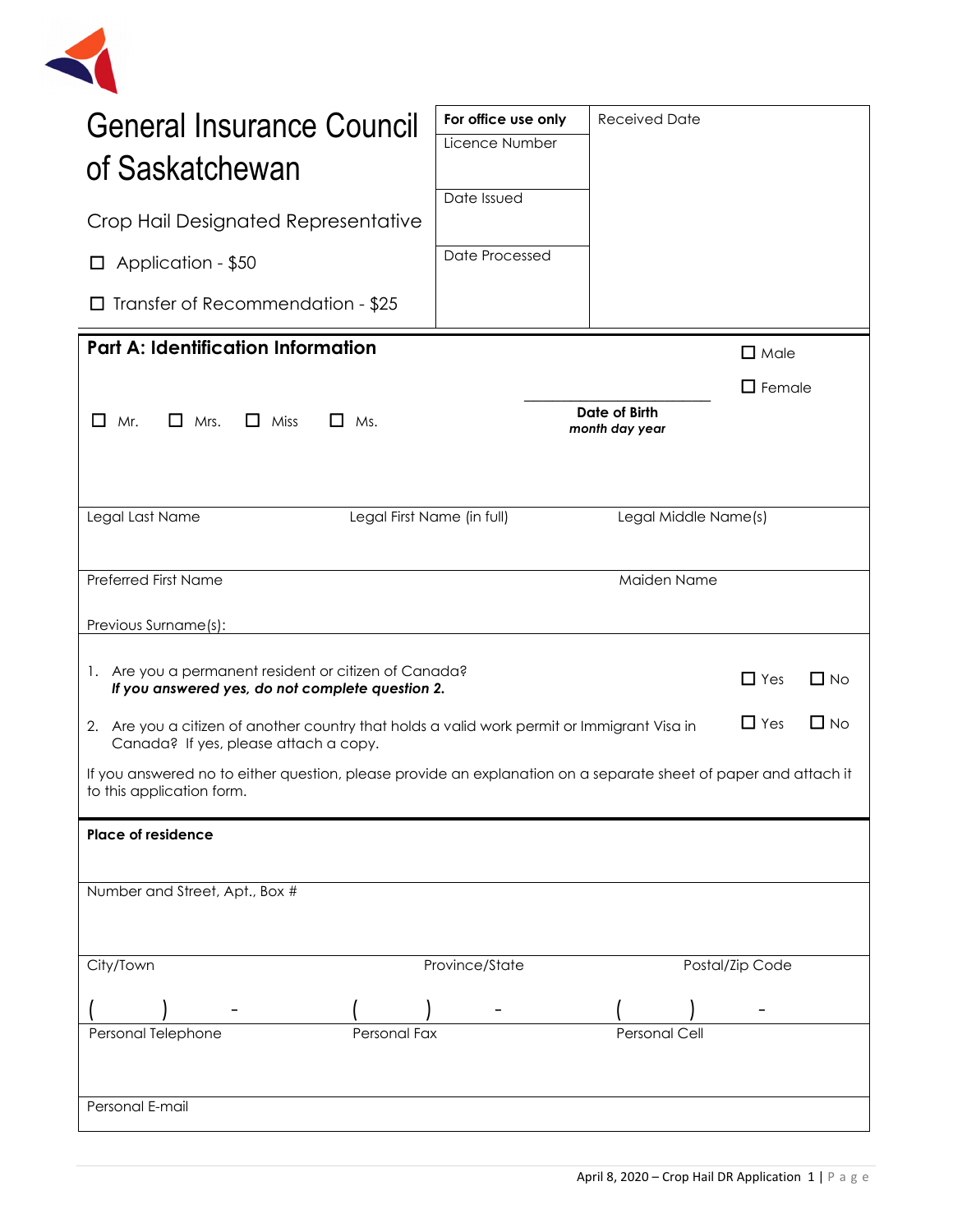

| Name of agency and business address where you will be employed. This is the address mail will be sent to.<br>(complete only if different than place of residence) |  |  |  |
|-------------------------------------------------------------------------------------------------------------------------------------------------------------------|--|--|--|
|                                                                                                                                                                   |  |  |  |
|                                                                                                                                                                   |  |  |  |
| Business name (if applicable)                                                                                                                                     |  |  |  |
|                                                                                                                                                                   |  |  |  |
| Number, Street, Suite # and/or Box #                                                                                                                              |  |  |  |
|                                                                                                                                                                   |  |  |  |
| City/Town<br>Province/State<br>Postal/Zip Code                                                                                                                    |  |  |  |
|                                                                                                                                                                   |  |  |  |
| ext                                                                                                                                                               |  |  |  |
| <b>Business Telephone</b><br><b>Business Fax</b>                                                                                                                  |  |  |  |
|                                                                                                                                                                   |  |  |  |
|                                                                                                                                                                   |  |  |  |
| <b>Business E-mail</b>                                                                                                                                            |  |  |  |
| Part B: Other Recognized Designations and/or Education Obtained                                                                                                   |  |  |  |
|                                                                                                                                                                   |  |  |  |
| Highest level of education obtained                                                                                                                               |  |  |  |
| $\Box$ GED<br>$\Box$ Other<br>$\Box$ High School Diploma                                                                                                          |  |  |  |
|                                                                                                                                                                   |  |  |  |
| Please identify all insurance designations you currently hold. Attach a copy of the certificate or diploma to this<br>application.                                |  |  |  |
|                                                                                                                                                                   |  |  |  |
|                                                                                                                                                                   |  |  |  |
| <b>Part C: Hail Agent Examination Information</b>                                                                                                                 |  |  |  |
|                                                                                                                                                                   |  |  |  |
| An application for licence will not be accepted unless the applicant has passed the qualifying examination.                                                       |  |  |  |
| I have satisfied the following requirement:                                                                                                                       |  |  |  |
|                                                                                                                                                                   |  |  |  |
| I have successfully completed the Hail Agent Qualification Examination.<br>П                                                                                      |  |  |  |
|                                                                                                                                                                   |  |  |  |
| <b>Note 1:</b> Individuals must apply for a licence within one year from the date of successful completion of the examination(s).                                 |  |  |  |
| <b>Note 2:</b> An individual applying for a licence, who has not held an active licence in any jurisdiction in Canada during the past                             |  |  |  |

two consecutive years, will be considered a new applicant.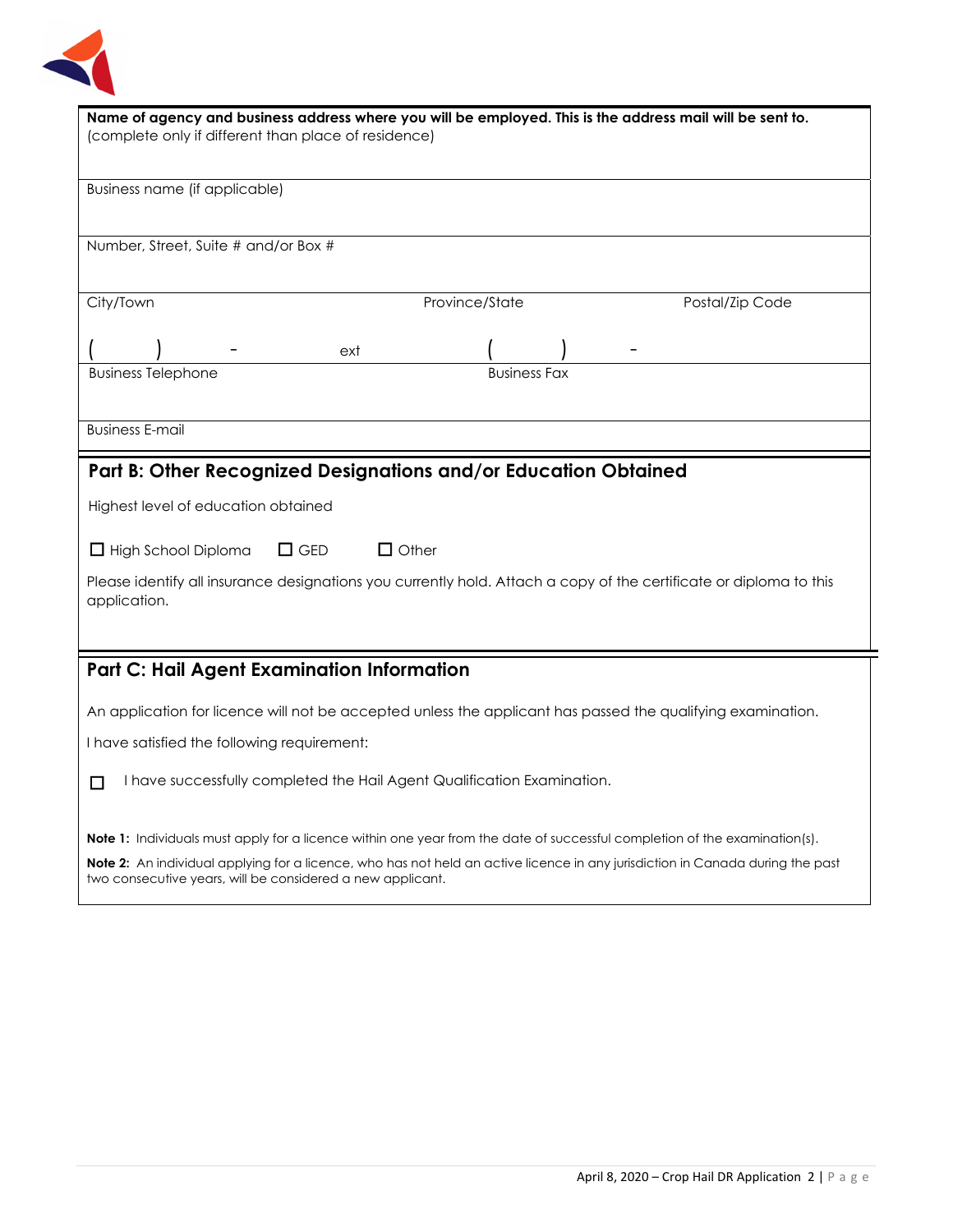

## **Part D: Background**

The following are questions relevant to *The Insurance Act* regarding trustworthiness and suitability to be licensed.

Please read these questions carefully to ensure all responses are accurate. Inaccurate answers may be considered a material misstatement.

#### **For any questions where disclosure is required, please provide complete details on a separate sheet of paper and attach to the application form.**

| 1. | Have you ever held an insurance or adjuster<br>licence in Saskatchewan, or anywhere in Canada<br>or in the world?<br>$\Box$ Nothing to Disclose<br><b>Disclosure attached</b><br>If yes, please provide information about licence year,<br>licence class and jurisdiction.                                                                                                                                                                          | 5.           | Have you ever been the subject of receivership<br>and/or bankruptcy proceedings, including consumer<br>proposals?<br>$\Box$ Disclosure attached<br>If yes, please provide an explanation of the circumstances<br>and a complete copy of the documents involved.<br>This question applies to you personally AND any company in<br>which you are/were a principal shareholder, officer or<br>director or designated representative.                                                                                                                                                                                                                                           |
|----|-----------------------------------------------------------------------------------------------------------------------------------------------------------------------------------------------------------------------------------------------------------------------------------------------------------------------------------------------------------------------------------------------------------------------------------------------------|--------------|-----------------------------------------------------------------------------------------------------------------------------------------------------------------------------------------------------------------------------------------------------------------------------------------------------------------------------------------------------------------------------------------------------------------------------------------------------------------------------------------------------------------------------------------------------------------------------------------------------------------------------------------------------------------------------|
| 2. | Has any licence or registration held by you as an<br>insurance agent, adjuster or for selling any other<br>financial products, ever been suspended or<br>revoked for cause, anywhere in Canada or in the<br>world?<br><b>Disclosure attached</b><br>$\Box$ Nothing to Disclose<br>This question applies to you personally AND any<br>company in which you are/were a principal<br>shareholder, officer or director or designated<br>representative. | 6.<br>world? | Have you ever been the subject of any complaints,<br>investigations, sanctions or disciplinary actions,<br>including but not limited to, a letter of warning,<br>caution, fine, etc., against you by any financial<br>services regulator, federal regulator (e.g., FINTRAC,<br>CRA, CRTC, Privacy Commissioner, etc.) insurer or any<br>other financial services company with which you<br>hold/held a contract, in Canada or anywhere in the<br>$\Box$ Nothing to Disclose<br>$\Box$ Disclosure attached<br>This question applies to you personally AND any company in<br>which you are/were a principal shareholder, officer or<br>director or designated representative. |
| 3. | Have you ever been refused an insurance or<br>adjusting licence or registration for selling<br>financial products or adjusting claims in Canada<br>or anywhere in the world?<br>$\Box$ Nothing to Disclose<br>$\Box$ Disclosure attached<br>This question applies to you personally AND any<br>company in which you are/were a principal<br>shareholder, officer or director or designated<br>representative.                                       | 7.           | Have you ever been investigated, charged or<br>convicted of any criminal or quasi-criminal offence, in<br>Canada or anywhere in the world?<br>$\Box$ Nothing to Disclose<br>$\Box$ Disclosure attached<br>This question applies to you personally AND any company in<br>which you are/were a principal shareholder, officer or<br>director or designated representative.                                                                                                                                                                                                                                                                                                    |
| 4. | Do you currently or plan to engage in any<br>business or occupation other than the insurance<br>or adjusting business?<br>$\Box$ Disclosure attached<br>$\Box$ Nothing to Disclose<br>Please provide the name of the business, occupation<br>details, supervisory responsibilities and date of<br>employment.<br>This would include any business that requires a licence                                                                            | 8.           | Have you ever been the subject of any type of legal<br>action, including but not limited to, class action<br>lawsuits or civil actions respecting the business of<br>insurance including adjusting, or any other financial<br>service, in Canada or anywhere in the world?<br>$\Box$ Disclosure attached<br>$\Box$ Nothing to Disclose<br>This question applies to you personally AND any company in<br>which you are/were a principal shareholder, officer or<br>director or designated representative.                                                                                                                                                                    |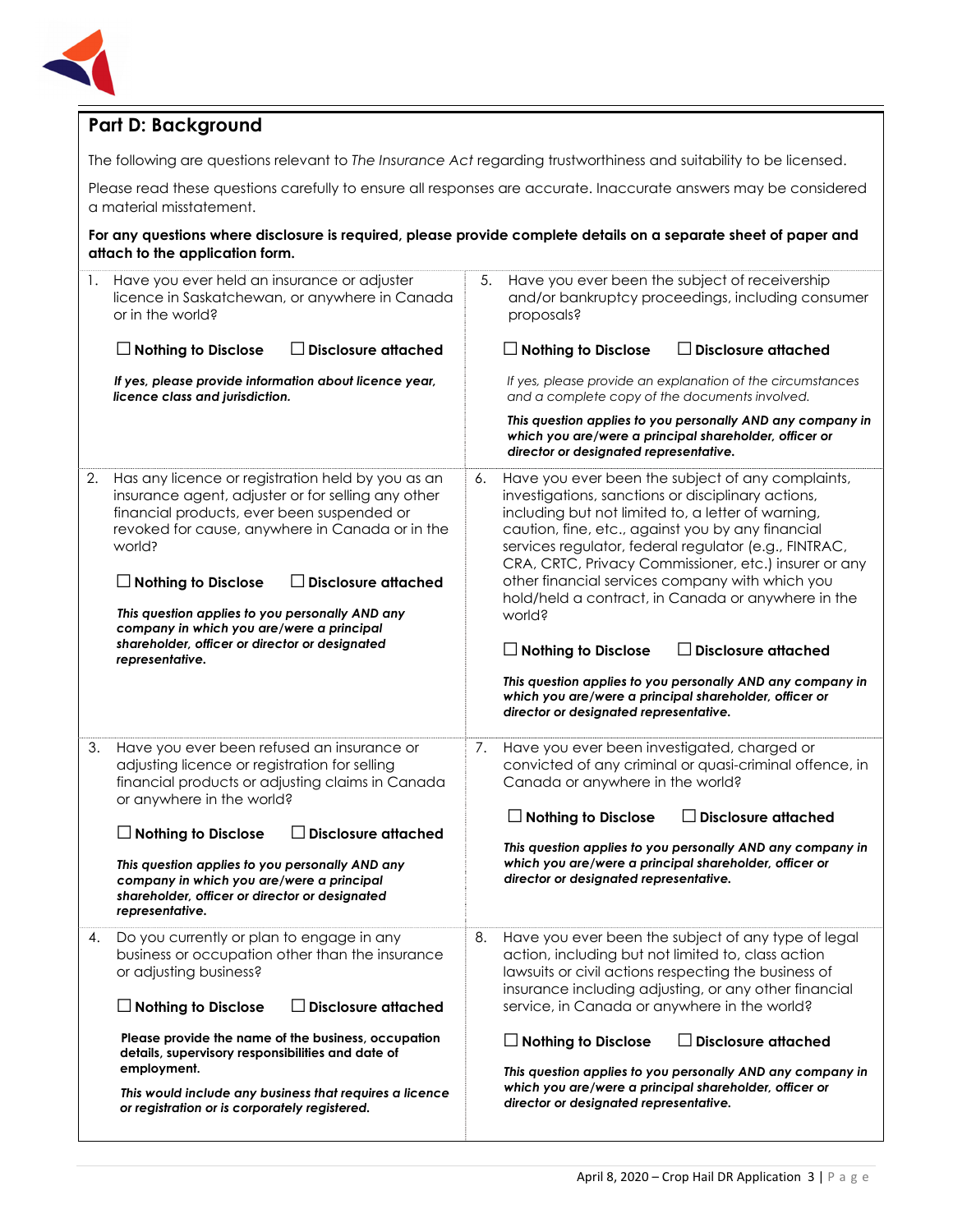

## **Part E: Non-Resident Applicants**

1. Saskatchewan address for service as required by subsection 10-1(3) of *The Insurance Regulations.*

Street Address (Box #'s will not be accepted) City/Town Province Postal Code

- 2. a) A non-resident applicant whose home jurisdiction has a web based licensee search is not required to provide a Certificate of Authority/Non-Resident Endorsement. Council will verify the licence status online.
	- b) A non-resident applicant whose home jurisdiction does not have a web based license search, is required to provide a Certificate of Authority/Non-Resident Endorsement with this application.
- 3. What date did you obtain your Crop Hail Agent Licence in your resident jurisdiction?

SK

*month day year*

### **Part F: Consent to the Collection, Use and Disclosure of Information**

By applying for an insurance licence, I, the applicant, understand personal information will need to be collected from me and from other sources such as the recommender of the licence, financial service regulators, law enforcement agencies, credit bureaus, insurance companies, previous employers or other organizations in the financial services sector. I, therefore, consent to the collection and use of this personal information for the purpose of determining suitability for licensing.

I, the applicant, further understand and consent to the disclosure of personal information to the recommender of the licence, financial service regulators, law enforcement agencies, credit bureaus, insurance companies or other organizations in the financial services sector, for the purpose of determining suitability for licensing.

|                         | χ           |  |
|-------------------------|-------------|--|
| Signature of applicant  | Date Signed |  |
|                         |             |  |
|                         |             |  |
|                         |             |  |
| Print name of applicant |             |  |
|                         |             |  |
|                         |             |  |

#### **Part G: Declaration**

The making of a false statement on this application constitutes a material misstatement and may result in the refusal of this application and the subsequent suspension or cancellation of any licence issued. This application is required to be signed by the applicant named herein.

I, \_\_\_\_\_\_\_\_\_\_\_\_\_\_\_\_\_\_\_\_\_\_\_\_\_\_\_\_\_\_\_\_\_\_\_\_\_\_\_, solemnly declare that all statements and answers in the foregoing application including attachments are true and correct, and I make this solemn declaration conscientiously believing it to be true, and knowing that it is of the same force and effect as if made under oath.

**X X** 

Signature of applicant Date Signed Date Signed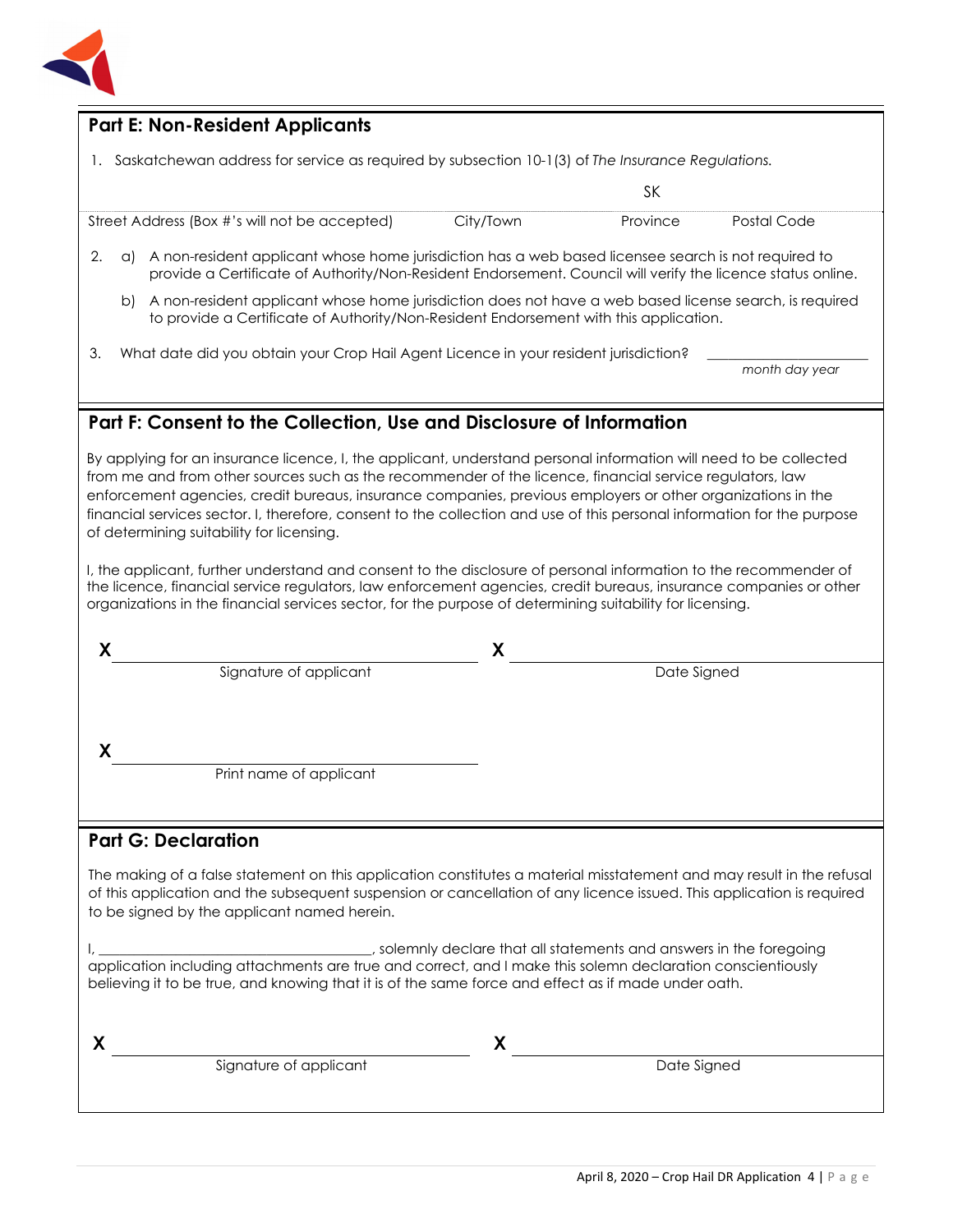

| <b>Part H: Recommender Declaration</b>                                                                                                                                                                       |     |  |                             |                |                                                                                          |
|--------------------------------------------------------------------------------------------------------------------------------------------------------------------------------------------------------------|-----|--|-----------------------------|----------------|------------------------------------------------------------------------------------------|
| To be completed by the same licensed insurer that is recommending the agency.                                                                                                                                |     |  |                             |                |                                                                                          |
| <b>Applicant Name</b><br><b>Please Print</b>                                                                                                                                                                 |     |  |                             |                | is hereby recommended to act as a designated representative for the agency named herein. |
| Legal Name of Agency<br><b>Please Print</b>                                                                                                                                                                  |     |  |                             |                |                                                                                          |
| The recommender certifies that the qualifications and business record of the applicant have been investigated<br>and that the applicant is suitable to receive a licence.                                    |     |  |                             |                |                                                                                          |
| To the best of our knowledge, information and belief, all statements and answers contained in the foregoing<br>application are true and correct, and that the applicant had completed this application.      |     |  |                             |                |                                                                                          |
| IT IS UNDERSTOOD THAT IF THE APPLICANT NAMED HEREIN IS TERMINATED, WRITTEN NOTICE, INCLUDING THE<br>REASONS FOR TERMINATION, WILL BE GIVEN TO THE GENERAL INSURANCE COUNCIL OF SASKATCHEWAN,<br>IMMEDIATELY. |     |  |                             |                |                                                                                          |
| <b>Print Legal Name of Recommender</b>                                                                                                                                                                       |     |  |                             |                |                                                                                          |
| <b>Authorized Official Signature</b>                                                                                                                                                                         |     |  | <b>Print Name of Signee</b> |                | <b>Date Signed</b>                                                                       |
| Telephone                                                                                                                                                                                                    | Fax |  |                             | E-mail Address |                                                                                          |
|                                                                                                                                                                                                              |     |  |                             |                |                                                                                          |

## **THE ABOVE APPLICANT WILL NOT ACT AS A DESIGNATED REPRESENTATIVE UNTIL THE LICENCE IS ISSUED**

**NOTE: The same licensed insurer must recommend the Crop Hail Agency and Crop Hail Designated Representative applications.**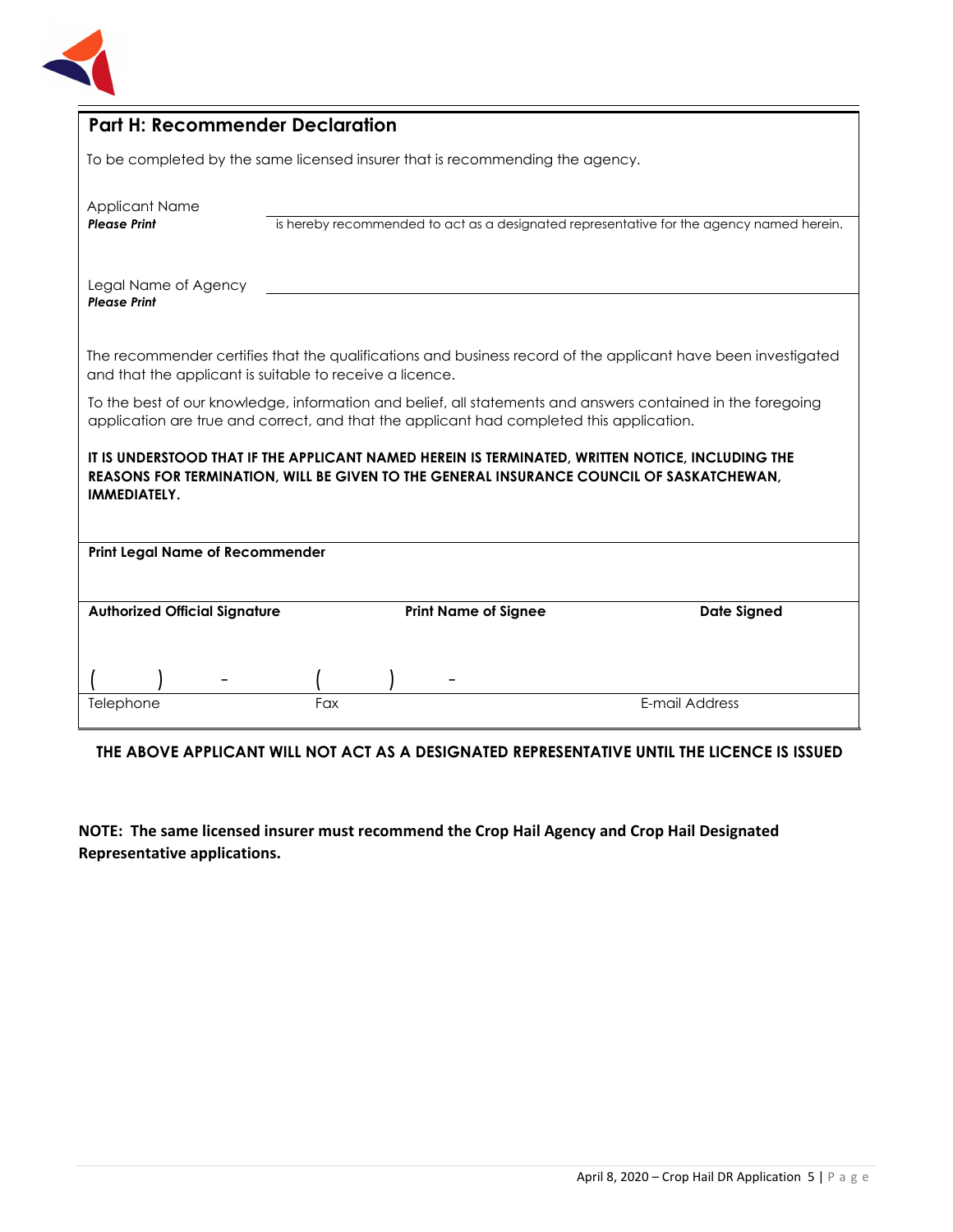

#### **APPLICANT'S ACKNOWLEDGEMENT**

#### **Print applicant's name**

A licence imposes on the licensee obligations including, but not limited to, the following:

- a) to adhere to the Act, regulations, and the General Insurance Council of Saskatchewan (GICS) Bylaws;
- b) to follow established standards of competence, conduct and practice in the business of insurance.
- 1. I acknowledge I have read the GICS Bylaws and the Hail Insurance Study Guide; and
- 2. I agree, prior to March 1, 2022, to successfully pass the appropriate entry exams as outlined in the GICS Bylaws in order to maintain my Crop Hail Agent Licence.

The Hail Insurance Study Material and Bylaw is available to on the Council website at https://www.skcouncil.sk.ca/hailbyla.htm

I understand a licence will not be granted in the absence of returning this signed acknowledgment to the Council office.

I further understand I am prohibited from acting as a Crop Hail Agent until the licence has been granted.

**Signature of applicant Case Controllering Case Controllering Case Controllering Date Signed Date Signed**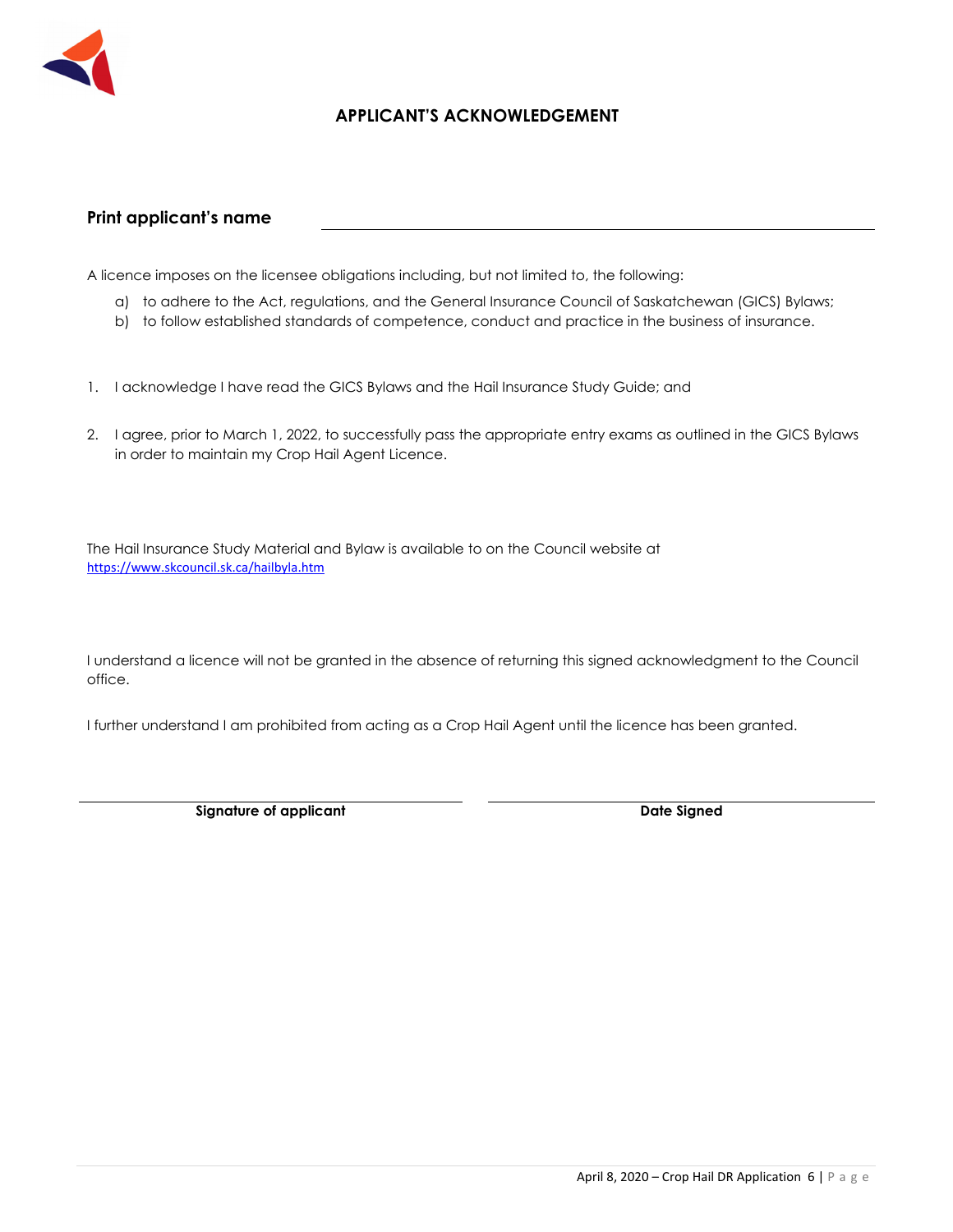



#### **Attachments to the application form**

Part A – copy of your work permit or Immigrant Visa, and details, if applicable Part B, C, D – copies of all necessary documentation Part E – Non-Resident Endorsement, if applicable Provide Security Clearance Report Payment of licence fee

| Payment information (Please choose a payment option below) |                           |                                                |                                                                                                                                                    |
|------------------------------------------------------------|---------------------------|------------------------------------------------|----------------------------------------------------------------------------------------------------------------------------------------------------|
|                                                            |                           | Cheque or money order enclosed for full amount | Make cheque or money order payable to the:<br><b>Insurance Councils of Saskatchewan.</b><br>An NSF charge of \$25 will apply for returned cheques. |
|                                                            |                           | Charge credit card for the full amount         |                                                                                                                                                    |
|                                                            | <b>VISA</b><br>MasterCard | <b>Card Number</b>                             |                                                                                                                                                    |
|                                                            |                           | Expiry Date (MM/YY)                            |                                                                                                                                                    |
|                                                            |                           |                                                | Signature                                                                                                                                          |
|                                                            |                           |                                                | Print name of applicant                                                                                                                            |
|                                                            |                           |                                                |                                                                                                                                                    |

Licensing Department Insurance Councils of Saskatchewan 310, 2631 - 28th Avenue Regina SK S4S 6X3

Tel: 306.347.0862 Fax: 306.347.0525

www.skcouncil.sk.ca